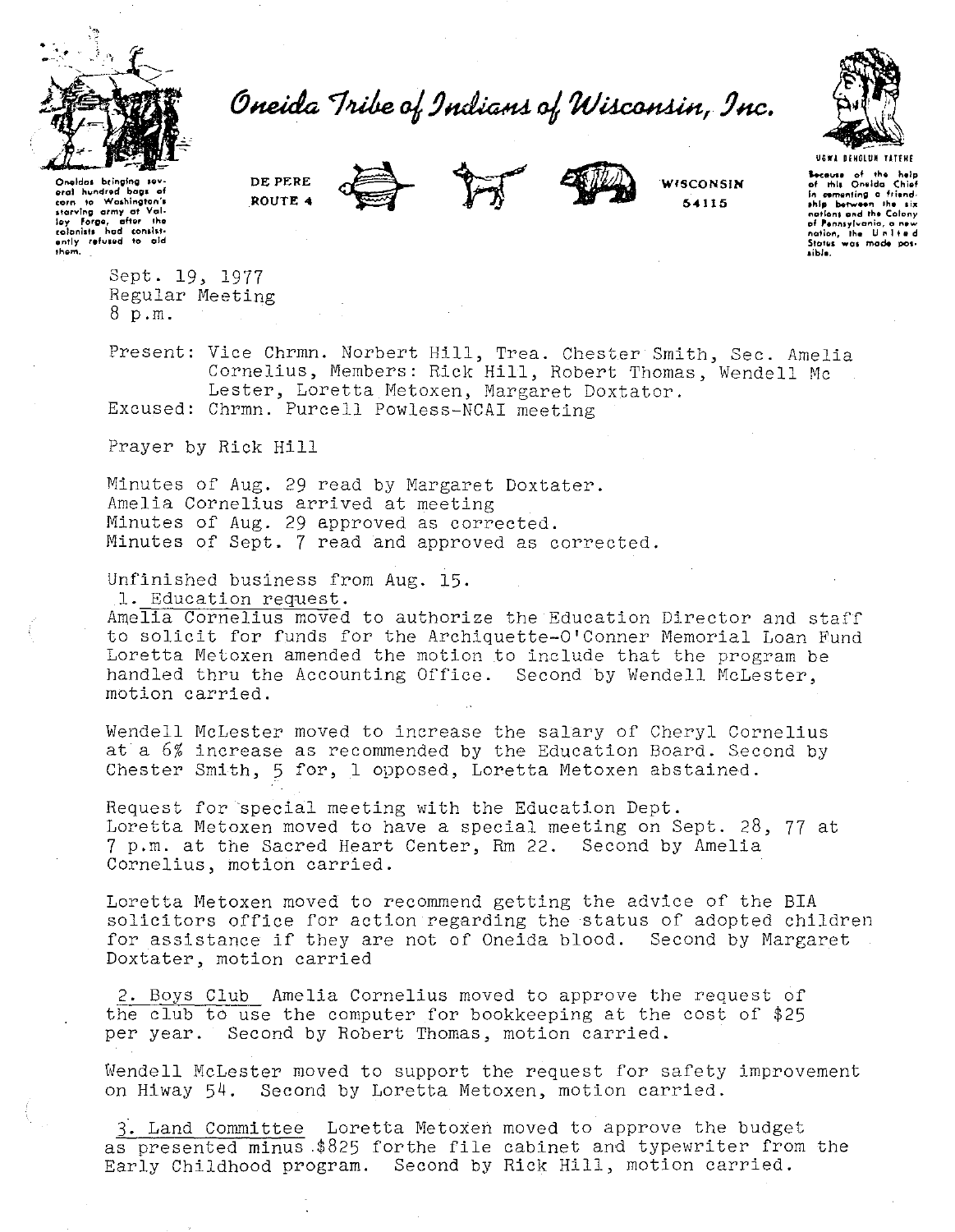$\cdot$   $\cdot$   $\cdot$  2 Oneida Tribe Sept. 19, 1977

4. LongHouse positions chester Smith moved to repost the position . *or* Asst. to the Director, second by Robert Thomas, motion carried.

5. Raise for bookkeeper Amelia Cornelius moved to increase the salary of Nancy Nelson as per the recommendation fo the Health Board to \$13,000.

Loretta Metoxen moved to amend the motion to include ''that the previous motion in regard to Cheryl Cornelius is rescinded and that it be honored as requested" (request was for 50 $\phi$  raise)

Rick Hill second the motion for the salary increase for Nancy Nelson. Rick Hill withdrew his second.

Amelia Cornelius withdrew the motion.

Robert Thomas moved to pay Nancy Nelson a 6% increase in salary and a merit increase up to  $13,000$ . Second by Amelia Cornelius, 5 for, 2 opposed (WM.LM) Motion carried.

Discussion on submission *or* reports, some were just being delivered at meeting, some of Monday and others on Friday. It was decided to follow old method with reports due on Thursday to be on the agenda.

## New Business

l. Housing Robert Thomas moved to approve the request to expand th agreement to allow OHA to maintain septic system for the Elderly Apartment next to Nursing Home if not maintained by Tribe. Second by Amelia Cornelius, motion carried.

Amelia Cornelius moved to hear the Treasurers report, Second by Margaret Doxtater, motion carried.

nobert Thomas moved to take the necessary steps to have the Treasurer Chester Smith, motion second by Margaret Doxtater, motion carried.

Request for a special meeting to be discussed later in Oct.

Motion made to accept Treasurers report, secend by Loretta Metoxen, motion carried.

Indian Action Team Amelia Cornelius moved to approve the 1977 modification and the FY 78 budget with further checking on the the indirect cost figure, second and carried.

Library report Either Teport Chester Smith moved to have the Chairman Contract Chester Smith moved to have the Chairman Contra within 30 days, Seocnd by Amelia Cornelius, motion carried. Chester Smith moved to have the Chairman contact

Robert Thomas moved to direct Barbara Denny to clear with David King about the moveing *or* any rurniture rrom the Civic Center to the Archiquette Building, Second by Margaret Doxtater, motion carried.

Amelia Cornelius moved to adopt Res. 9-19-77-A for *the* Property and Supply Clerk under 638, Second and carried.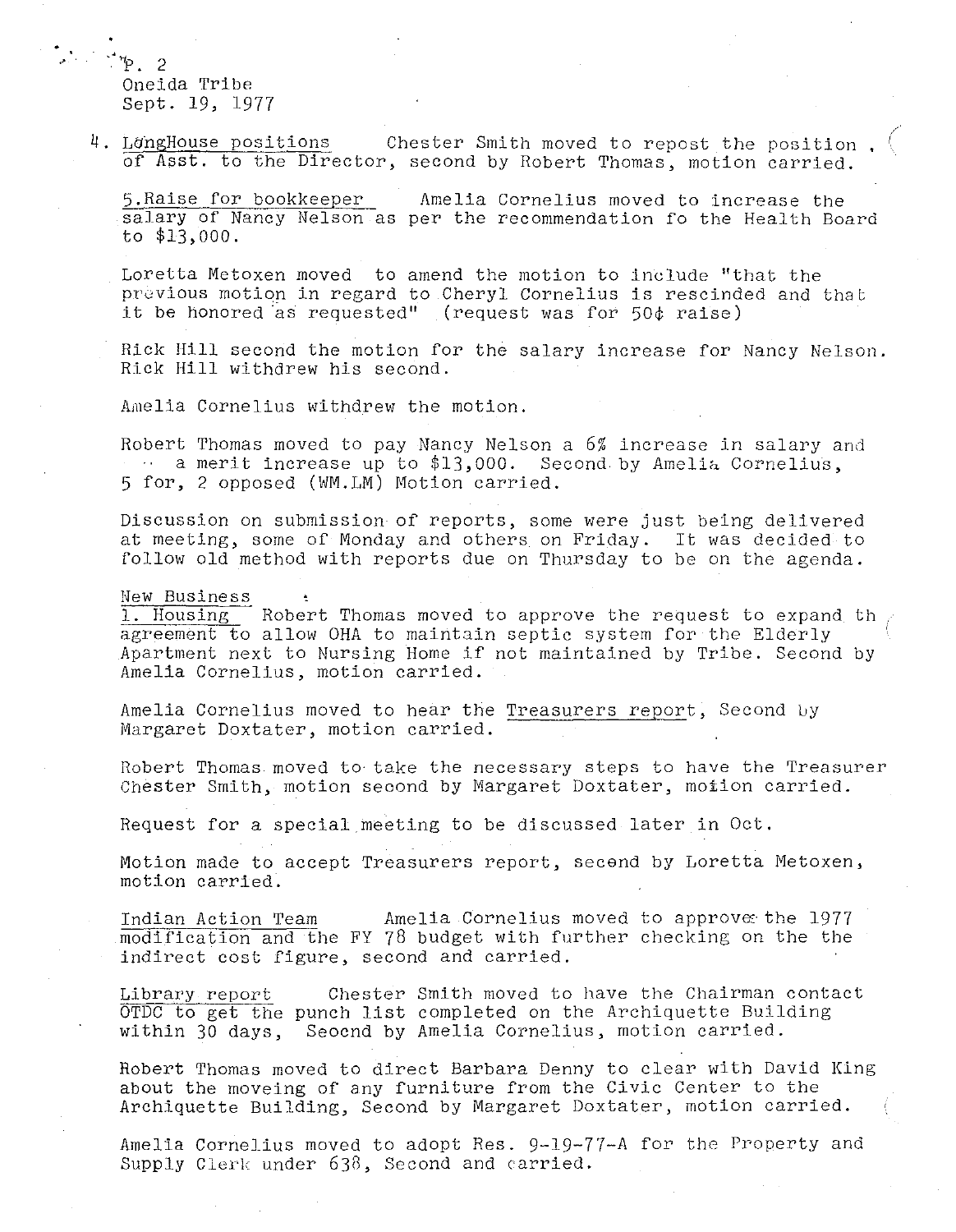p. 3 Oneida Tribe Sept, 19, 1977

'

 $\frac{1}{3}$ 

I

*r* 

î<br>.

Wendell McLester moved to adopt Reso. 9-19-77-B for contracting of organizing of tribal ordinances and codes, second by Rick Hill, motion carried.

Land Committee Margaret Doxtater moved to approve the Homesite lease application of John Powless Jr. at 1/2 fair rental value, Second by Rick Hill, motion carried.

Amelia Cornelius moved to approve the homesite application of Richard C. Elm, Second by Wendell McLester, motion carried. (also l/2.fair rental)

Amelia Cornelius moved to adopt Resol. 9-19-77-C for homesite lease for Harlan & Dorothy King, Second by Wendell McLester, motion carried. Rick Hill abstained

Amelia Cornelius moved to adopt Res. 9-19-77-D for homesite lease for Terry R. Jordan, second by Robert Thomas, motion carried.

Amelia Cornelius moved to adopt Res. 9-19-77-E for homesite lease for Leon Smith for \$20 rental, second by Robert Thomas, motion carried.

Amelia Cornelius m;oved to adopt Res. 9-19-77-F for homesite lease for Pearl E. House, second by Wendell McLester, motion carried.

Robert Thomas moved to adopt Res. 9-19-77-G for Arlene Elm for homesite lease at \$20.00 for 50 years. Second by Margaret Doxtater, motion carried.

Rick Hill moved to have the Legal Dept. contact the solicitors office and to pursue proper action in regard to a \$600 debt owed to the Tribe by Mr. Janssen. Second and carried.

· Evangeline Wis

Robert Thomas moved to notify Ashland Agency to inform  $\tau_{\text{Lois}}$  Doran, Joyce Ninham, John Skenandore and Milton Skenandore that they are in violation of the 2 year clause in their homesite lease<br>for the construction of permanent residence. Second by Margaret for the construction of Doxtater, motion carried.

Amelia Cornelius moved to accept the release of Diane Jourdan for a 5 acre agriculbure lease and 2 acre homesite lease. Second by Robert Thomas, motion carried.

Wendell McLester moved to instruct the Secretary to supply information. to land Committee: 1. Government survey notes & section maps, 2. letter form BIA, regarding status of revolving loan, 3. letter from Business Committee re: Indian Finance Act 4. If lein on property, can we exchange or sell the land. Second by Loretta Metoxen, motion carried.

Wendell McLester moved to approve the report, Second by Robert Thomas, motion carried.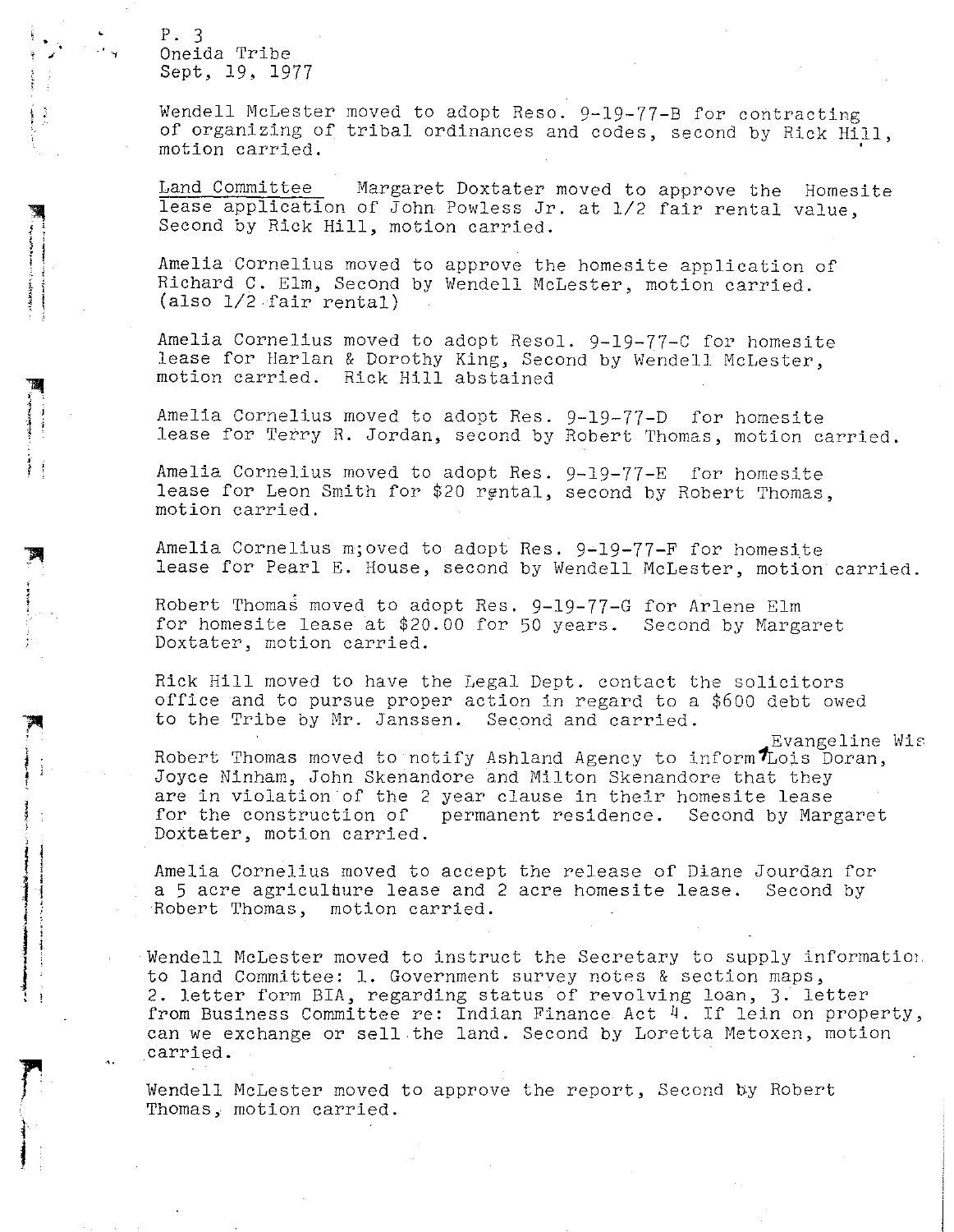.P. 4 Oneida Tribe Sept. 19, 1977

Language Program requests Wendell McLester moved to approve the  $\ell$ request to increase Marie Hinton wage 25 $\phi$  an hour(presently in senior year at UWGB and certified to teach Oneida language) and to give Norma Cornelius a 50 $\phi$  an hour raise (no increase in 2 years) Second bY Amelia Cornelius, 3 for, 3 opposed, Vice Chairman voted for, Motion carried.

John Powless Memo

Wendell McLester moved to authorize representation from the Business Committee and Litigation Committee to attend meeting in Canada on Sat. with the Oneidas from Thames. Second by Amelia Cornelius, motion carried.

Amelia Corenlius moved to authorize the payment of \$100 toward the phone bill for the legal Dept. from July and Aug. Second by Rick Hill, motion carried.

Wendell McLester moved to send Rick Hill and Gordon McLester to attend the meeting in Canada with a written report to be presented at the next meeting, Second by Robert Thomas, motion carried.

Robert Thomas suggest that Amelia Cornelius .if Rick cannot attend. d

Amelia Gornelius moved to approve of \$10,324 for the Legal Dept. budget be derived from Revenue Sharing. Second by Rick Hill, motion carried. l opposed (RT)

Steering Committee Rick Hill moved to table the Steering Committee report, second by Robert Thomas, motion carried.

Economic Impact Study Wendell McLester moved to table the study, motion second and carried.

Title Search Wendell McLester moved to extend Joe Stevens for 30 days and to have him get specific details and budget from the Treasurers office for 6ontinuing his program, Second by Amelia Cornelius, motion carried,

Wendell McLester moved to include a job description for Joe Stevens with the budget, Second by Amelia Cornelius, motion carried.

ONAP Margaret Doxtater movedto approve the ONAP request for Technical Assistance from Developemnt Asso., second by Wendell McLester, motion carried.

Wendell McLester moved to accept the personnel recommendation for the termination of Curt Danforth as Recreation Director, motion second by Rick Hill, motion carried.

Wendell McLester moved to approve the 6 % increase in salary for David Cannon, second by Robert Thomas, motion carried.

Robert Thomas moved to approve the request to have Loretta Webster as a member of the Human Services Priorities Study, second by Margaret Doxtater, motion carri-ed.

701- Wendell McLester moved to approve the 701 budget as presented, Second by Rolert Thomas, motion carried.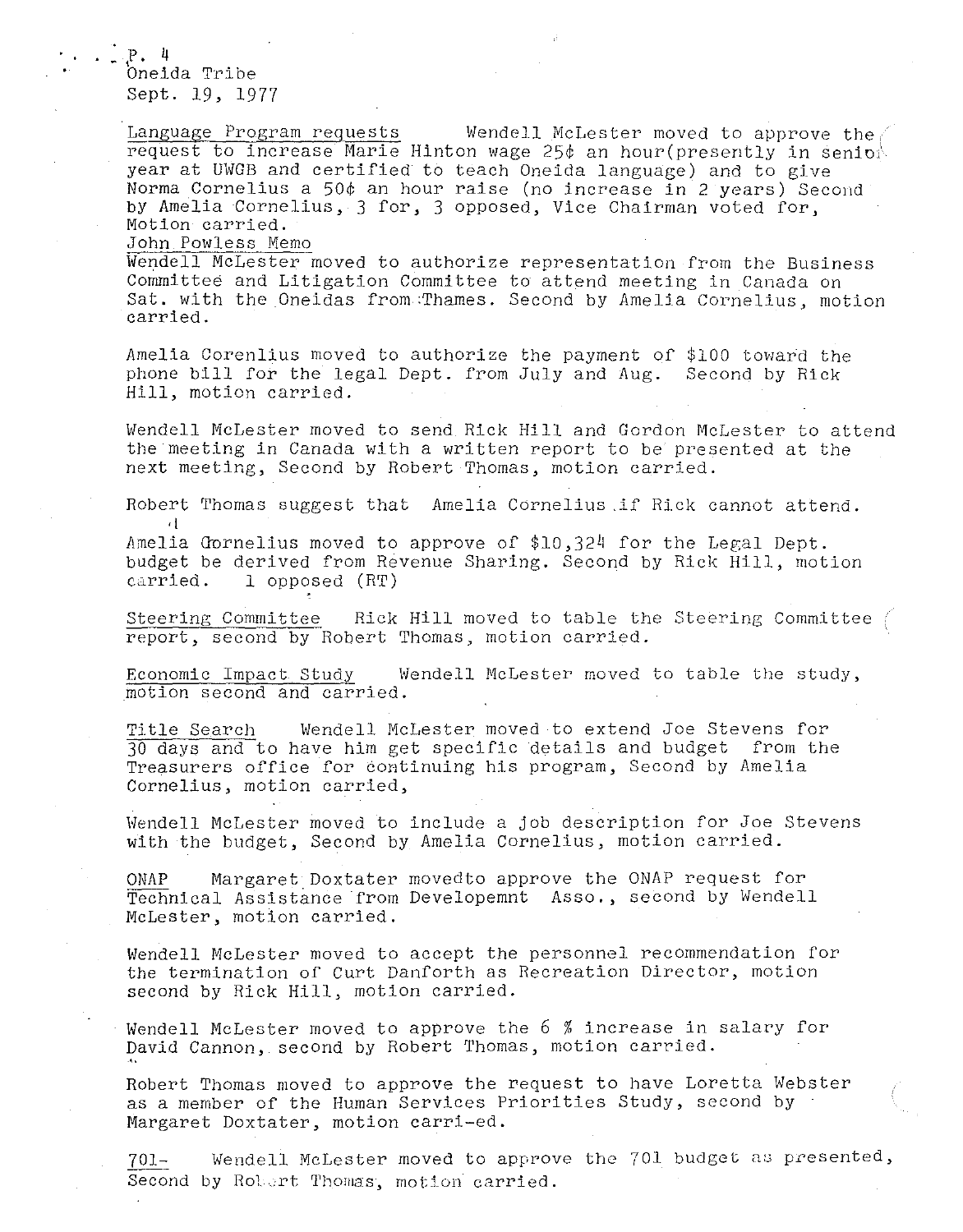~ -~·r. 5, Oneida Tribe\_ Sept. 19, 1977

Margaret Doxtater moved to accept the Enumeration Districts, 1980 Census with the subdivision of areas 3 & 5 in Brown County and area 1 in Outagamie County, Second by Amelia Cornelius, motion carried.

Elderly Services Amelia Cornelius moved to approve the report, second by Robert Thomas, motion carried.

Health Rick-Hill moved to allow Audry Doxtator to be the recording secretary for the Health Board, second by Margaret Doxtater, motion carried.

Relinquishments Margaret Doxtater moved to approve the relinquishments of the following from the Oneida Tribal rolls: Dan George Powless, Tracy Allen Jourdan, and Sherry Lee Jourdan, second by Robert Thomas, motion carried.

Margaret Doxtater moved to accept the offer of grant for the Local Public Works program for the work at the land by the airport, second by Amelia Cornelius, motion carried

Margaret Doxtater moved to adjourn, second and carried. time 12:30am.